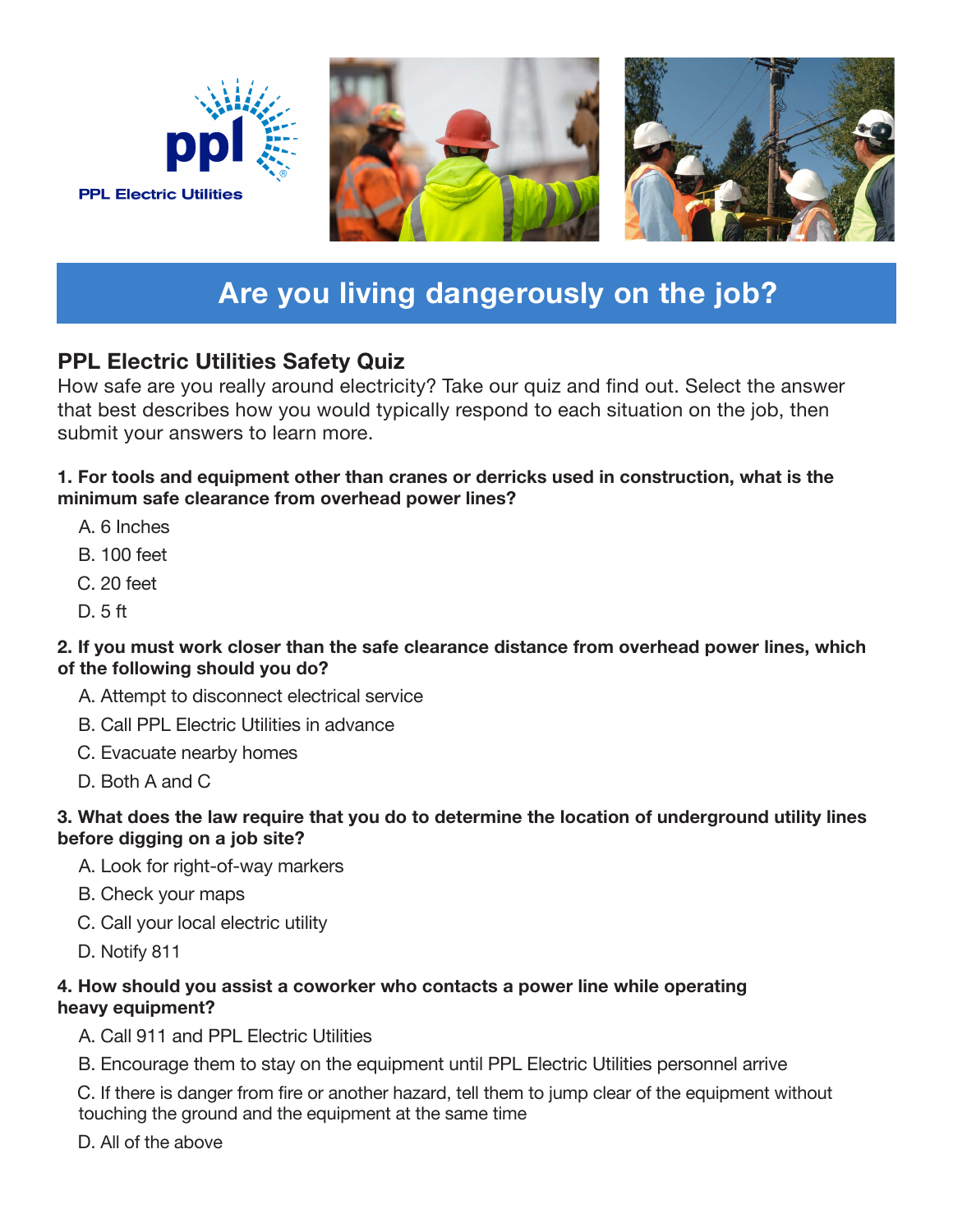# **Are you living dangerously on the job?**

### **5. True or false? Before digging, you should ask the property owner about any private underground lines that may not be marked by the locator.**

- A. True
- B. False

### **6. What is the job of a spotter?**

- A. To stabilize a load
- B. To prevent equipment from contacting power lines
- C. Both A and B
- D. None of the above

### **7. If your heavy equipment contacts a power line and you are not in imminent danger, you should:**

- A. Remain on the equipment
- B. Tell others to stay away
- C. Have someone call 911 and PPL Electric Utilities immediately
- D. All of the above

### **8. True or false? A service drop wire cannot shock you.**

- A. False
- B. True